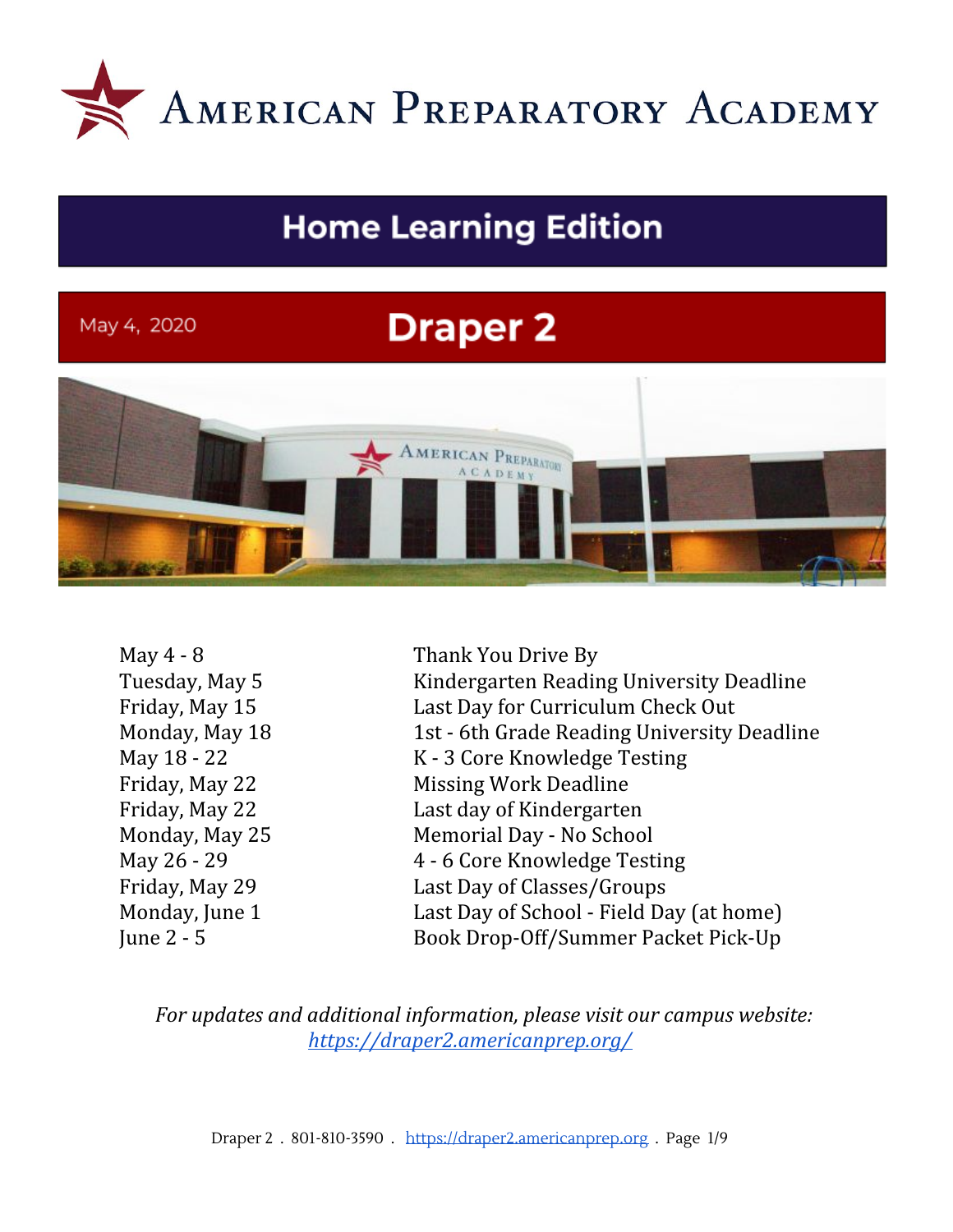

## **May Builders Theme**

#### **I am a builder when I am utterly reliable.**

Think of the tortoise and the hare and the race they were in. The hare started out speedily. He passed the tortoise and then thought he could take a nap because the tortoise was so slow. The tortoise knew the rabbit was fast, but he didn't give up. He just keeps plugging away, step by step by step. He was consistent. He ended up winning the race because, every step of the way, he continued working hard at something that was difficult.

Right now some of you may feel like you are in a race to get to the end of the school year. Let's enjoy each day, give it our best, stay caught up with our work, be consistent, trustworthy, and utterly (absolutely, completely, totally) reliable. It's our character we're working on and WE CAN DO IT!

Here is an amazing video from our Character Development team introducing this month's theme - <https://youtu.be/Ps6eE5PmXJA>

#### *Thank You Drive By - May 4 to 8*

Take a field trip to the school to thank your teacher or staff member. We have put posters on the fence for each teacher - please bring your own permanent markers (wear a mask!) and your students can write a note of appreciation to their teacher. There is also a mailbox for paper letters and notes.



Draper 2 . 801-810-3590 . [https://draper2.americanprep.org](https://draper2.americanprep.org/) . Page 2/9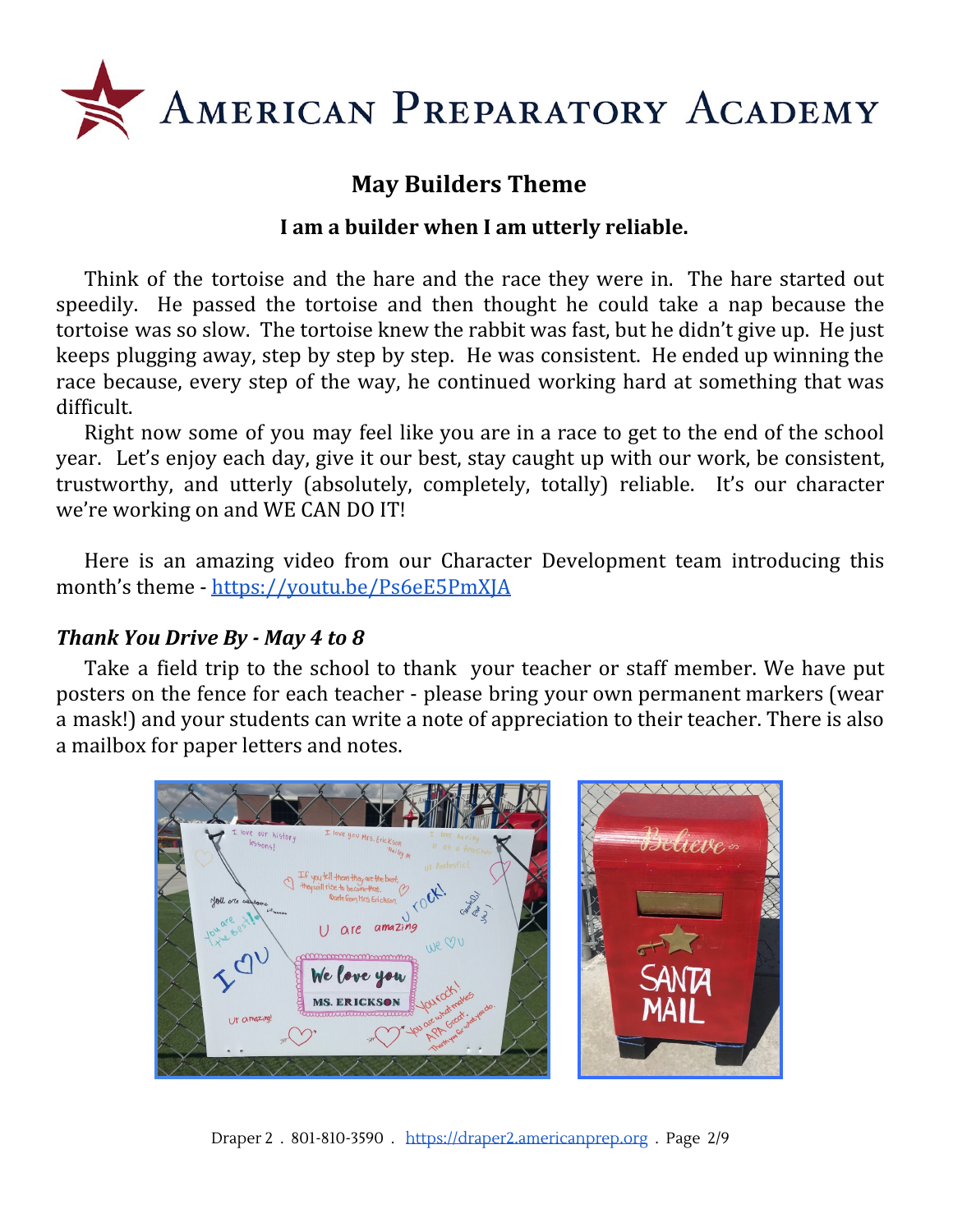

## **From the Academic Office**

## *Home Learning Resources*

<https://draper2.americanprep.org/home-learning-resources/>

## *Character Development Videos*

Don't forget to take a few minutes and watch the Character Development videos that have been sent out by your teachers. They are wonderful videos that talk about the Builder theme for this month.

- Being Utterly [Reliable](https://youtu.be/Ps6eE5PmXJA)
- [Serving](https://youtu.be/9Jb6QuISMN4) at Home

Thank you Mrs. Mandy Brown for helping to put these together and getting them to our families.

## *From our IT Department*

You-Tube Videos Safety [Information](https://blog.americanprep.org/blog/it-corner?utm_source=hs_email&utm_medium=email&utm_content=87318977&_hsenc=p2ANqtz-8xW3pNBnoa8Aj6qFAz6QVErKFB2O11vzR9cSKid6qOoHO7tHrUcM_T8uh3t673JfkdAz5FlSg3f9aVPtDM68M4oedfMQ&_hsmi=87318977)

## *3rd Graders going into 4th grade - Summer Reading Assignment*

Every year we assign our students to read a book over the summer. The book assigned to outgoing third graders is Robin Hood. It is important that you purchase the correct edition of this book.

Publisher: Core Knowledge Foundation; Abridged edition (October 2000) ISBN-10: 189051716X ISBN-13: 978-1890517168

This edition is available from several sources:

- APEF (our school foundation) If you purchase the book from APEF, it will be provided with your Summer Stay Sharp Packet from June 2-6.
	- <https://www.americanprepfoundation.org/donate>
	- $\circ$  \$9.00 New
	- $\circ$  \$4.50 Used
- Amazon
	- <https://tinyurl.com/y7h9fdcn>
	- \$17.87 New
	- $\circ$  \$6.53+ Used

Draper 2 . 801-810-3590 . [https://draper2.americanprep.org](https://draper2.americanprep.org/) . Page 3/9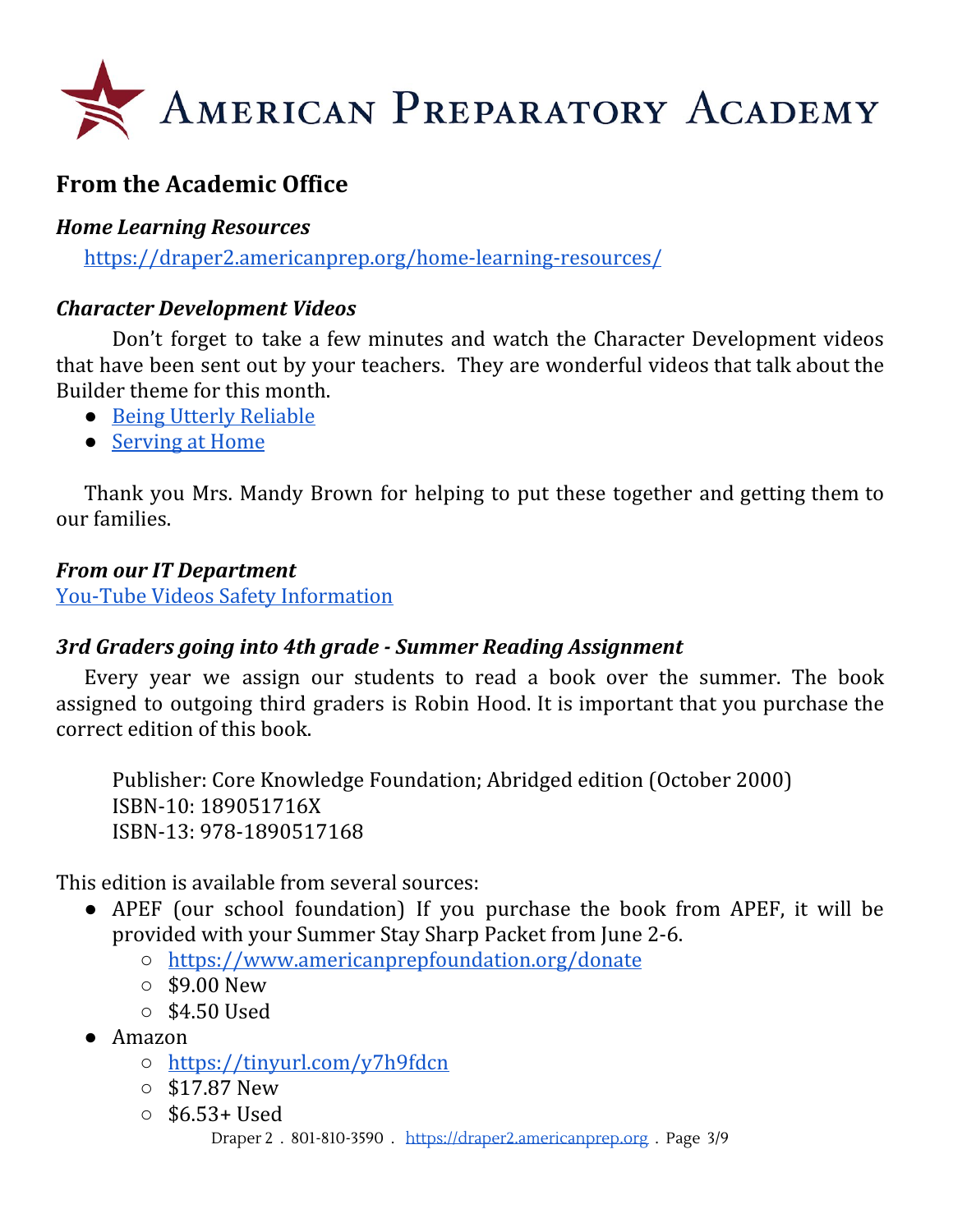

- \$4.99 Kindle E-book
- Core Knowledge Website
	- <https://www.coreknowledge.org/product/robin-hood/>
	- $\circ$  \$13.90 New
- Barnes & Noble
	- <https://tinyurl.com/ya576wjh>
	- $\circ$  \$15.65 New
	- \$4.99 NOOK Book (ebook)

(Note: Previously the assigned book was Robinson Crusoe, but this has been changed to Robin Hood.)

## **From the Administrative Office**

## *Parent Advisory Committee Elections - Due May 7*

Draper 2 Parent Advisory [Committee](https://americanprep.sjc1.qualtrics.com/jfe/form/SV_6z0NTTuzV6T5Zjf) - Please Vote!

Please place your votes for our Parent Advisory Committee. Click on the link and then select **three (3)** candidates. Voting ends May 7th.

## *Fun Run - Jill Welch (Fun Run Director)*

I hope that you are all healthy and well! Wow, the last few months have been absolutely crazy. Who would have ever thought that THIS could happen?!?! I have waited until the last minute to reach out to you hoping that "just maybe" things would get better. Unfortunately, we are officially cancelling our most highly anticipated annual district event. That's right, APA's Annual Fun Run, originally scheduled for May 15th, 2020 has been cancelled due to federal and government crowd restrictions with the COVID-19 pandemic :(

On a better note, we are starting to ramp up and prepare for an Epic Fun Run next Spring of 2021. Please mark your calendars for next year for Friday, May 14, 2021, 6:00-8:00pm at the Andy Ballard Arena (1600 Highland Dr, Draper, UT 84020) again. We are so grateful that you are on our Fun Run Team and we look forward to next year's event.

As always, thank you for your incredible support! #WeAreAllInThisTogether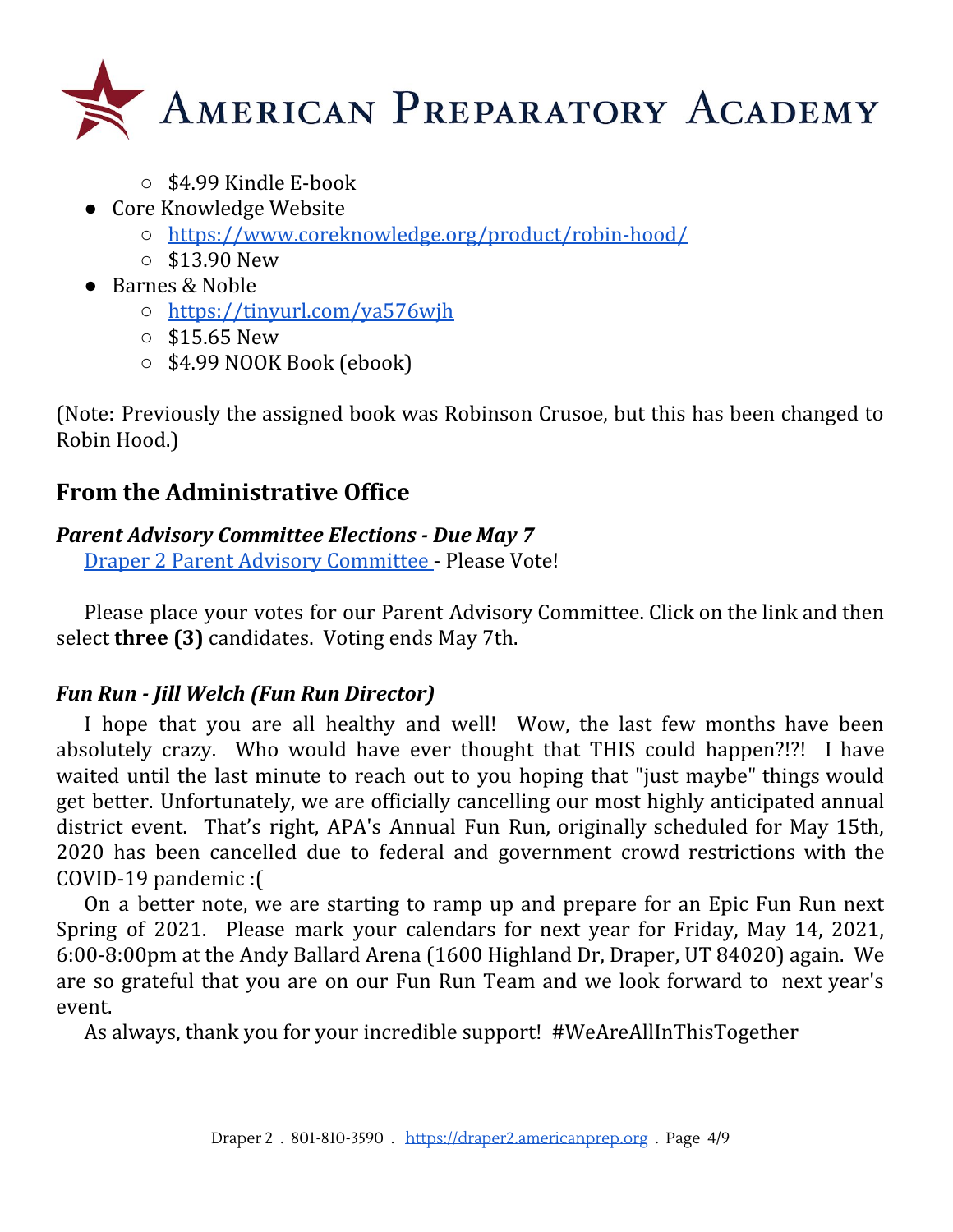

#### *Teacher Thank Yous*

We have received requests from parents for teacher's addresses. In order to maintain their privacy, we ask that any thank you notes and correspondences be sent to the school with the teacher's name and we will make sure that they are delivered. Thank you for your understanding and cooperation.

Our mailing address is 11938 S. Lone Peak Parkway Draper, UT 84020.

#### *School Nurse - Immunization Requirements BEFORE 2020-2021 School Year Starts*

Immunizations are very important to keep our children safe from preventable communicable diseases. All children entering Kindergarten must be up to date with a second MMR, Varicella, final Polio and DTaP immunizations.

Those entering 7<sup>th</sup> grade must have received a Tdap booster as well as a Meningococcal vaccine.

If your child is not properly immunized you will receive a letter in the mail requesting proof of immunizations. If this documentation is not provided, your child will be excluded from attending school until the required documentation is provided. Questions regarding Utah immunization requirements can be answered by the Utah Department of Health. [http://www.immunize-utah.org/,](http://www.immunize-utah.org/) or our District Nurse Karen Thelin, RN, BSN. kthelin@apamail.org. More information about immunizations can be found a[t](https://www.cdc.gov/vaccines/index.html) <https://www.cdc.gov/vaccines/index.html>

Karen Thelin RN, BSN - APA District School Nurse - kthelin@apamail.org

#### *School Lunch Update*

We are not serving school lunch during the dismissal due to COVID-19. You can find locations near you that serve free breakfast and lunch to children ages 1-18 by [clicking](https://docs.google.com/document/d/1ipz9D2z5zWqOHSOToIYFT0FH7RpvSteVtLR9neRQq-E/edit?usp=sharing) [here.](https://docs.google.com/document/d/1ipz9D2z5zWqOHSOToIYFT0FH7RpvSteVtLR9neRQq-E/edit?usp=sharing)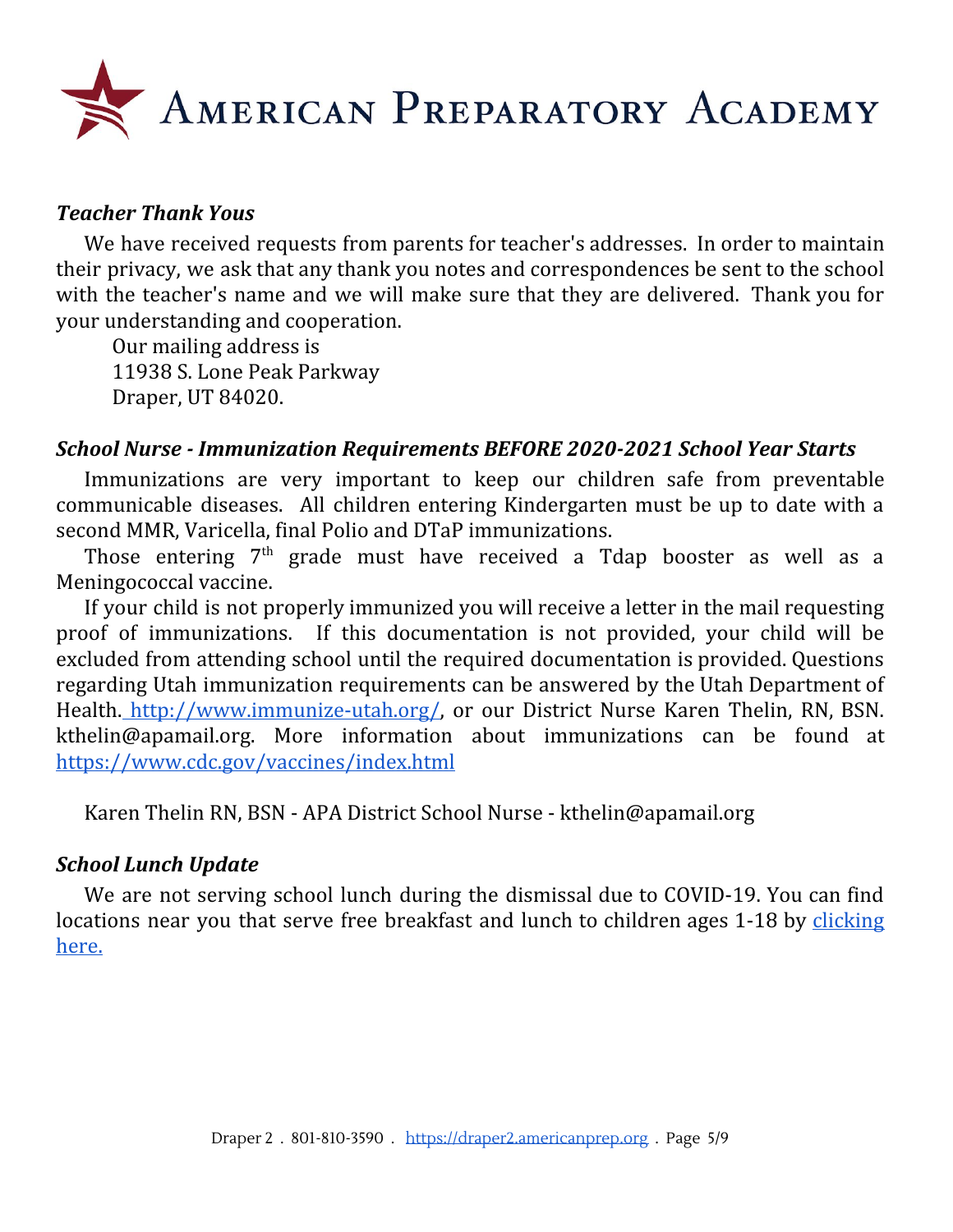

## *COVID-19 Status Update*

The state of Utah has updated our risk status from High (Red) to Moderate (Orange). Please visit these resources to understand what that means for you!

<https://coronavirus.utah.gov/utahs-moderate-risk-phase/> Flyer about [Moderate](https://coronavirus-download.utah.gov/business/Utahs_Moderate_Risk_Phase_Flyer_English.pdf) Status

#### *School Hours*

We are excited for the loosening of restrictions state-wide, and have established updated office hours for the school.

**By Phone** - Our secretaries are available from 8:00 am - 4:00 pm

- Call 801-810-3590
- Press *0001* or *0002* during the message
- If you go to voicemail, leave a message
- Press #
- Press 0

All messages are forwarded to the secretaries and will be answered as soon as possible.

**In Person** - Our secretaries are available from 10:00 am - 1:00 pm

- We prefer that you schedule an appointment to come in by emailing Mrs. Carman [mcarman@apamail.org](mailto:mcarman@apamail.org)
- Please come only if you are SYMPTOM FREE (cough, fever, shortness of breath, or feeling sick)
- All guests must be wearing a mask please bring your own mask
- Teachers and instructors are still working mostly from home, and the best way to get in contact with them is via email - [Teacher](https://draper2.americanprep.org/wp-content/uploads/sites/3/2020/03/D2-Staff-List-2019_2020.pdf) Email List

**Materials Pick Up** - We will continue to distribute materials at the BACK of the school *(see map below)*.

If your student needs specific materials for Home Learning (like books or workbooks), please coordinate with your student's homeroom teacher or groups instructor. All items will be distributed in a "drive through" method as shown below. Email Mrs. Carman at [mcarman@apamail.org](mailto:mcarman@apamail.org) in advance to schedule a time to pick-up materials. This allows us to make sure the needed items are ready for you when you arrive.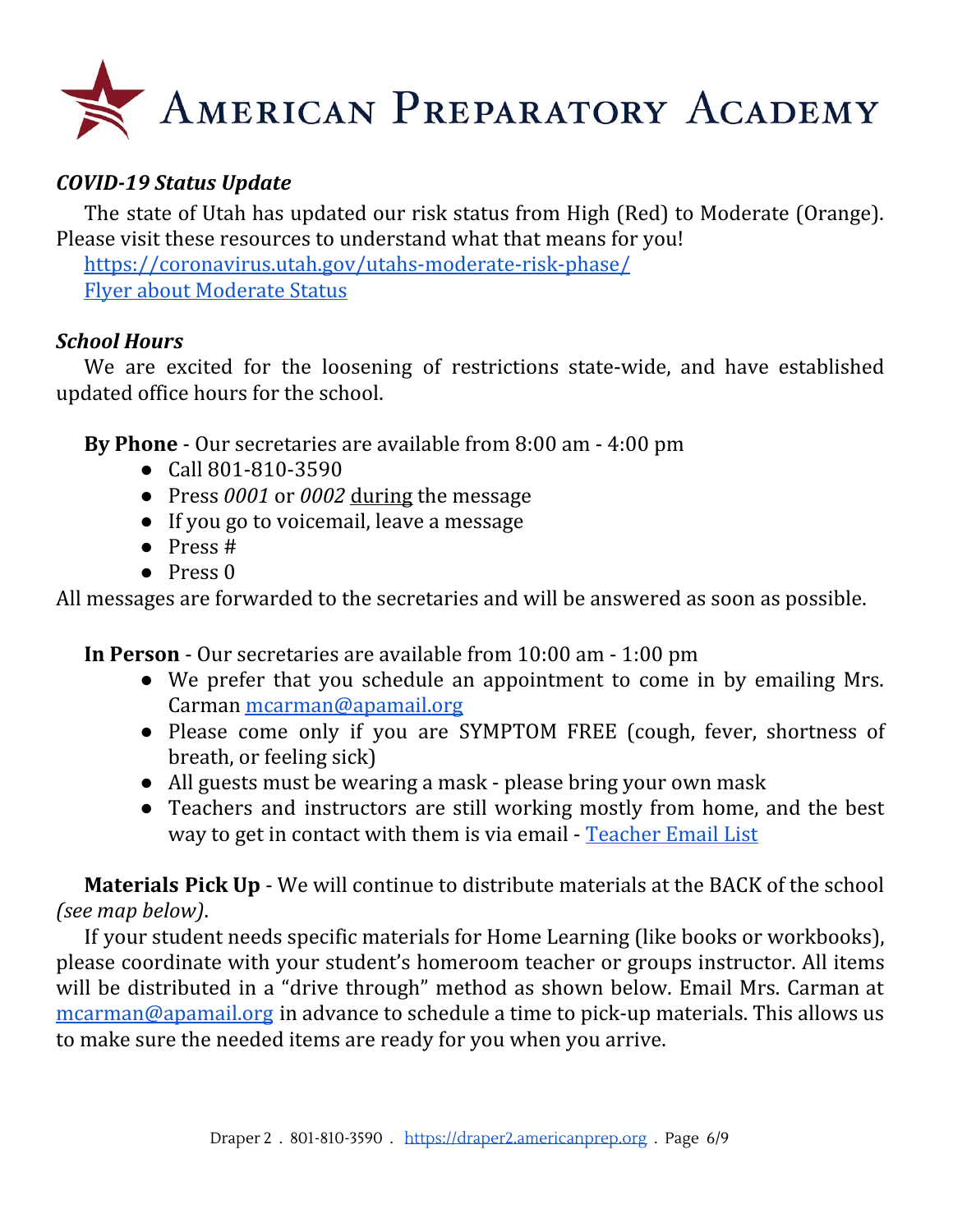



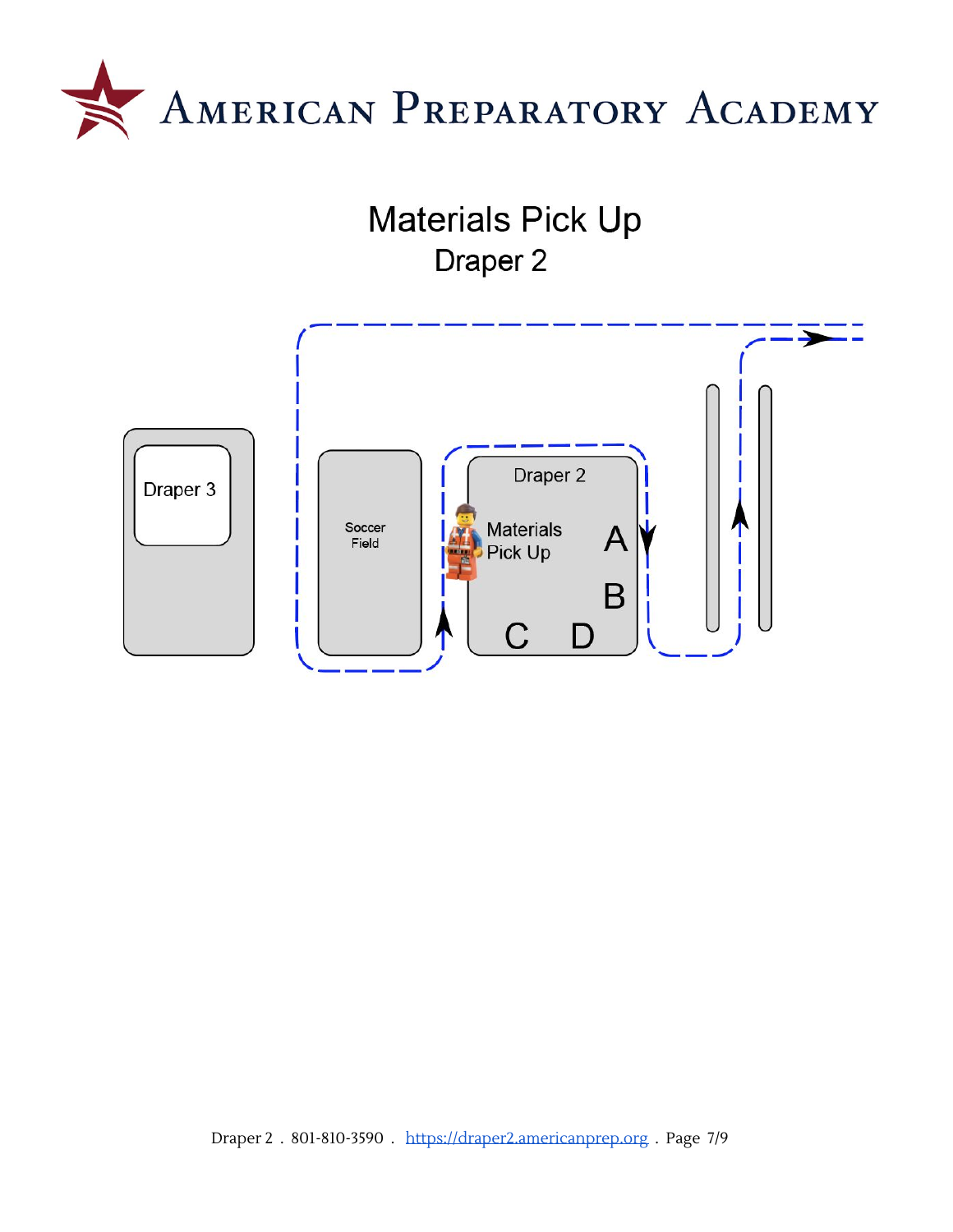

## **American Preparatory Education Foundation**

*Michelle Goudge, Executive Director e: [mgoudge@americanprepfoundation.org](mailto:mgoudge@americanprepfoundation.org)* | *p: 801.661.1928 [www.facebook.com/pg/americanprepfoundation](http://www.facebook.com/pg/americanprepfoundation)* | *[www.americanprepfoundation.org](http://www.americanprepfoundation.org/)*



#### *COVID-19 Assistance*

Thank you so much to those of you who have generously donated to the COVID-19 Assistance Fund. Your donations are helping APA families who are struggling financially at this time.

In addition to your donations, donations from Amazon through the AmazonSmile program are also directly helping our APA families. Funds from these two sources just last week assisted a single mother of three who works in the restaurant industry. Her hours were cut drastically when the pandemic hit and then she

and her daughter both contracted COVID-19. She hasn't been able to work for weeks which has resulted in loss of pay. Thanks to your donations and participation in AmazonSmile, she was granted a check to help pay for her rent and other bills. Through the Foundation students and staff have also received the use of computers and mobile hotspots to access the internet.

With the generosity of our donors we are able to do more good. We are in this together and we will get through it together. To make a donation, please go to <https://www.americanprepfoundation.org/donate>. And thank you for shopping at [https://smile.amazon.com](https://smile.amazon.com/). Your purchases help us to help our APA families in need.

#### *Thank A Teacher*

APA teachers and staff have gone to extraordinary lengths to make learning from home successful for our students. National Teacher Appreciation Week is this week, May 4-8. It is the perfect time to thank teachers for their tremendous dedication, creativity, and problem solving during this pandemic. I invite you to nominate a teacher or staff member who you feel is deserving of a little extra thanks. The Foundation will award 3 teachers with a gift and letter of thanks. Letters can be written by you or your child and submitted to me at [mgoudge@americanprepfoundation.org.](mailto:mgoudge@americanprepfoundation.org) The deadline is Saturday, May 9, and the winners will be announced on Monday, May 11.